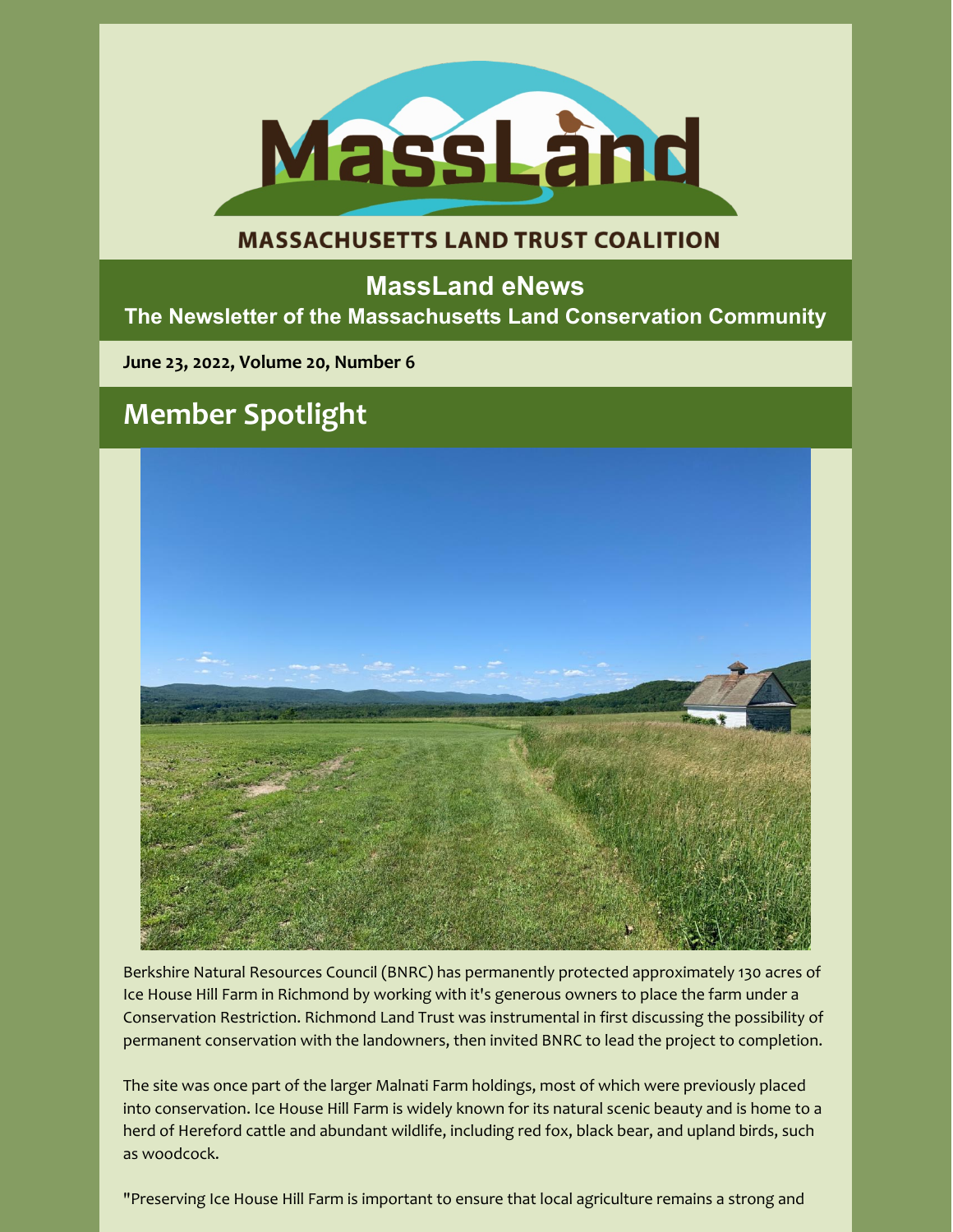significant part of Berkshire culture", said BNRC President, Jenny Hansell. "It has timeless views, rich habitat, and holds a special place in the hearts of many people who love Richmond and the region. BNRC is immensely grateful to the landowners for choosing to conserve Ice House Hill Farm forever. Their generosity made this special gift possible". Chris Magee, President of Richmond Land Trust said: "[The] Land Trust is glad to have worked with the landowners and BNRC on this wonderful outcome for Richmond. Ice House Hill Farm is one of the locations for the Richmond Land Trust annual pie social, so we know it well. A Pittsfield couple, who remember the farm fondly as the site of their marriage proposal, donated funds to cover the legal fees of the transaction. This land, and all of the present-day Berkshires, are the ancestral homeland of the Mohican people who were forcefully displaced to Wisconsin by European colonization. These lands continue to be of great significance to the Stockbridge-Munsee Mohican Nation today. To learn more visit [mohican.com](https://www.mohican.com/).

Consider supporting MLTC's efforts to inform, connect, and advocate for the Massachusetts land conservation community. Your monthly or one-time tax-deductible donation of any amount is appreciated. Thank you! [Donate](https://www.paypal.com/donate/?hosted_button_id=5EWRQ9Z9P3XA2&source=url) here. Donate here are all than Donate



# **Remember to support MLTC on[AmazonSmile](https://smile.amazon.com/ch/27-2331022?ref_=pe_undef) when you make a purchase. Thank you!**

# **MassLand News & Programs**



Thanks to Restoration Ecologist Sara Quintal for an informative tour of Weweantic River restoration efforts at Buzzard Bay Coalition's Horseshoe Mill in Wareham. Great work, on a beautiful property! #OurMassLandTrusts

Rober

#### *Board News*

MLTC is pleased to welcome two new members of its Board of Trustees: Anna Wilkins, Executive Director of North County Land Trust, and Cormac Collier, Executive Director of Nantucket Conservation Foundation. Both bring a wealth of land conservation and non-profit management experience, and we're grateful to have them aboard! We also express our heartfelt appreciation to outgoing Trustees Loring Schwarz and Bob Wilber, both of whom have served on MLTC's Board since our formal incorporation in 2011. Thanks so much for your dedicated service! Also in July, Trustee Cynthia Henshaw will take the helm as MLTC's President, relieving Buzz Constable, who served in this role for the past four years. Thank you for your capable leadership, Buzz!

# *Strategic Plan Finalized*

MLTC's Board recently approved a new 5-Year Strategic Plan for MLTC, a summary of which can be accessed from our [website](https://massland.org/about-us/strategic-plan-2022-2027). For additional details, or to offer input as we implement the plan, please contact Robb Johnson at [robb@massland.org](mailto:robb@massland.org). Thank you to everyone who provided input on the plan over the past year, including Committee members Buzz Constable, Janet Milkman, Rich Hubbard, Karen Grey, Bernie McHugh, and consultant Alex Howard from Cause & Effect.

#### *We're Hiring!*

MLTC is growing! We're hiring a new part-time Development and Operations Coordinator. This is a great opportunity for someone looking to lend administrative and development skills to an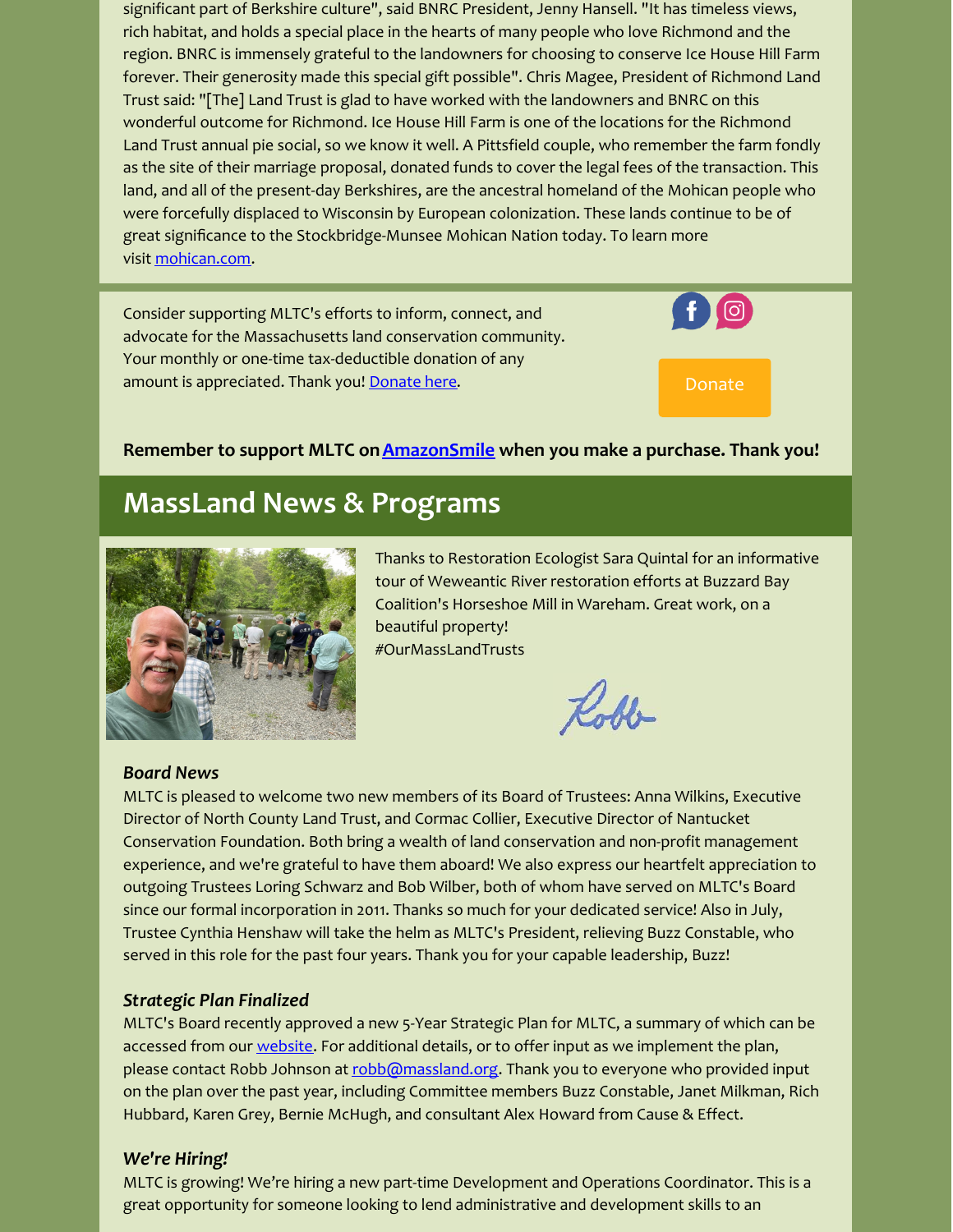excellent cause and a terrific conservation community. Please help us spread the word. Information on the position and how to apply is [here](https://massland.org/sites/default/files/files/job_description_development_and_operations_coordinator_june_2022.pdf).

# **Policy**

#### *Last Chance to Expand Conservation Land Tax Credit*

As the legislature puts final touches on the FY23 state budget, we have our last chance to raise the annual cap for the Conservation Land Tax Credit (CLTC) program. The CLTC provides a powerful incentive for land conservation, but the long waitlist puts too many great conservation projects at risk. An increase in the program cap was included in the House version of the budget but not the Senate version, so the Conference Committee will ultimately decide. Please contact your Massachusetts State legislators TODAY and ask them to support an increase in the annual cap for the CLTC program in the FY2023 state operating budget. If your legislator is a member of the Conference Committee, please contact them directly. If not, it is better to contact your own legislators and ask that they contact the Conference Committee in support of the CLTC. Members of the Conference Committee include:

- Representative Aaron Michlewitz
- Representative Ann-Margaret Ferrante
- Representative Todd Smola
- Senator Michael Rodrigues
- Senator Cindy Friedman
- Senator Patrick O'Connor

All it takes is a quick call or email to your legislators' offices. Contact information for your legislator (searchable by municipality) can be found [here](https://r20.rs6.net/tn.jsp?f=001PX6OIVeIifAv3LKMaNo_36LAPZPRmElMDw97b-vW4VUtfax5UL7uvVGkTiEus3M7FPqbV-cfY8sCf5EvJXcuszJoYJYpYxe3bMNzob9WLq9VbMw8rhCFvfJc2RGIMKELmrBfplykfd5ZJEZkkzd7-PNzyB2c-HXhCkLeDYL1dg8F5PXvTd3bCgO8Y3R_nSN_BMeZHuHXP4FCBFj0RVJRqg==&c=1JNRqbeVcFnfMx9FqlezEqKxRXjaHiDMVsRkASiUCtvgIOGptkHqwA==&ch=RA3DYOs4pPCcrVqPlGlBNGaMfxIrDBSHku7VLuQKEiipV9gwQZLa9g==). For a fact sheet on the CLTC program and proposed budget language, please click [here](https://r20.rs6.net/tn.jsp?f=001fVBnGGvVypmQwxpBZ6OvciW9Yeiyu4EEZ_wPgjbXyeQI08PEaepSlwmaww7cRX_FTCWRktKk6jp5y0KxVM4uYYB9kv2BYlt0uuEkwDgMb3c8EsmGDhzjeguQxpuzP-nF3n9eH68xXgVfHVmI-pTG4Zqb9c-FPKaxOWhMU4y7xfwkEqYb4z3sRyT_w0gzHe5Ha2N8JgsNlJh_9xXpGg9ZmsXx6Me0eUUw9tqMpxluigc=&c=&ch=). For sample language for your call or email, click here.

#### *Take Action on PLPA in Memory of Phil Saunders*

With both House and Senate having passed versions of*An Act preserving open space in the Commonwealth,* often referred to as the Public Lands Protection Act (PLPA), legislators will hopefully agree on final language and send the bill to the Governor in the final weeks of the session. We've come this far thanks to lead sponsors and steadfast supporters Senator Jamie Eldridge and Representative Ruth Balser, and -- more than anyone -- Phi Saunders, the major force keeping this bill moving over the last 25 years. Sadly, Phil passed away last month before seeing the bill passed into law. Read a fitting tribute [here](https://henryburkefuneralhome.com/book-of-memories/4932713/Saunders-Philip/index.php). In his memory, we have the chance to take action one more time. The Senate version of the bill includes a provision that would allow funding to be set aside in lieu of providing replacement land when protected open space is diverted to another use. We encourage you to call or write the Senate President TODAY stressing how important it is for this bill to pass, without the cash-in-lieu provision. For more information and language you might use, see this letter signed by a statewide coalition of [organizations](https://massland.org/sites/default/files/files/plpa_h851_reconciliation_support_letter_june_21.pdf) opposing this provision. The Senate President may be contacted at 617-722-1500 or by email to Karen. Spilka@masenate.gov.

#### *Speak Out to Fund Nature and Climate!*

With \$6 billion in surplus funds and \$2.5 billion in remaining federal COVID relief funds, the Commonwealth has a generational opportunity NOW to invest in protecting nature and responding to climate change. Advocates have been meeting with legislators the week of June 20 as part of a "Nature and Climate Lobby Days" event organized by Mass Audubon, Mass Rivers, MACC, AMC, and MLTC. There are a number of potential funding bills moving in the next several weeks. With a quick call or email to your legislators, you can add your voice NOW. Find talking points [here](https://massland.org/sites/default/files/files/funding_for_nature_fact_sheet.pdf). Find your legislator [here](https://malegislature.gov/Search/FindMyLegislator).

**News**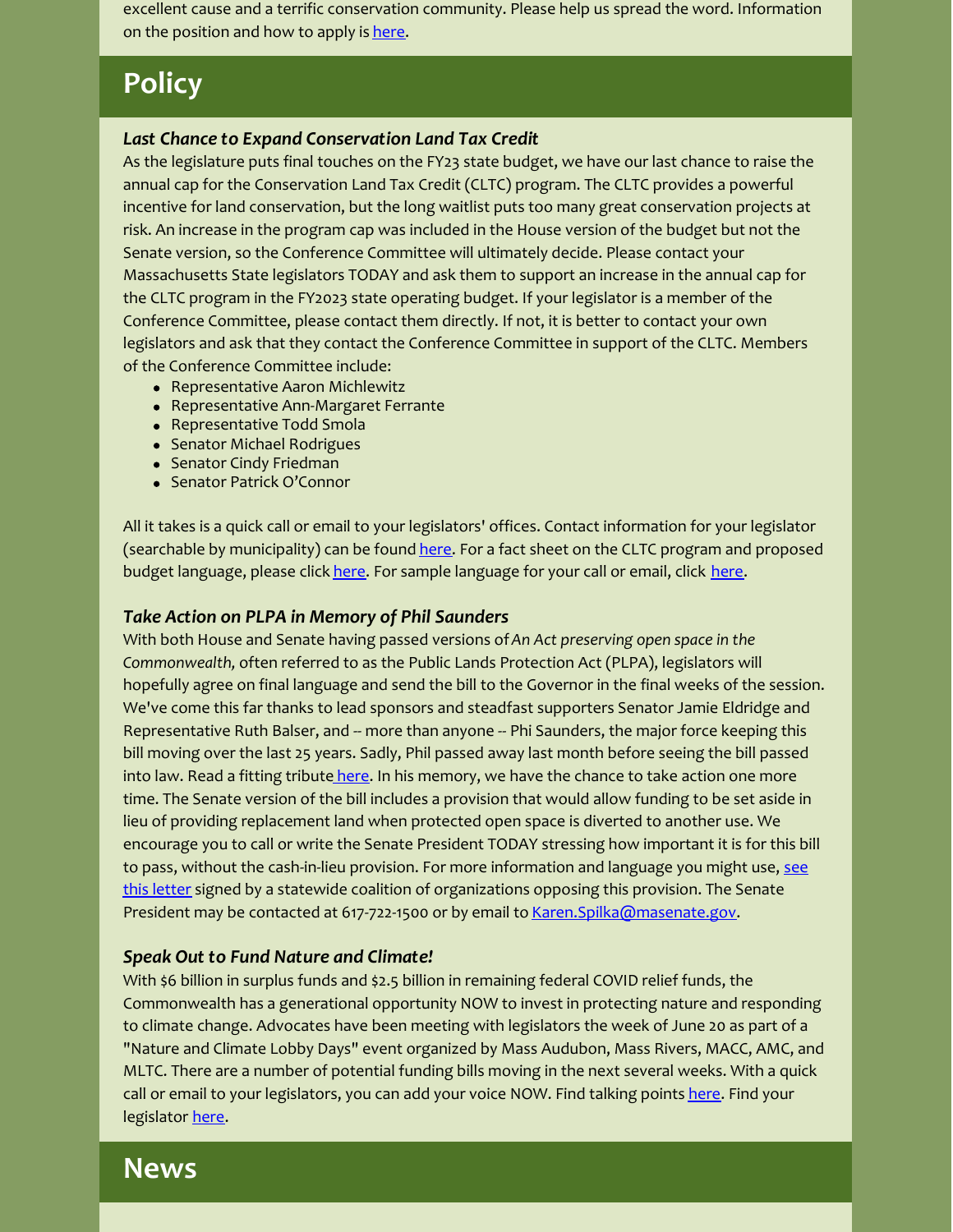#### *Beech Leaf Disease*

Beech leaf [disease](https://r20.rs6.net/tn.jsp?f=001gk496p3XoLaOZB1i2z13QgeuwsU6zFIyTjf4dPlkIwd85urgGw_WUh6ONBiMxrJB7Rfe_EcodSd6OXbqY2SAZ6nJyv3USBzaaqsepE8irj_kvSQ_KMzreQx_aU_5kiVj0r28GtO2TqIQhvitW4PwLi_8c2PDl-mjy_J70x_PhelfXVBvFoLtIo4KHKtxMCs757BRt_GXwH4=&c=-HuFI2lfxabpL4OYyZvBYxy15pMRxke5popkdaffoBCXnkP_yqOnSA==&ch=HDJS4UFL3wiDz-M5Uv6rsmeSaRH5TzJHRcjH60TmKGtu2puTswDvbQ==) (BLD) is a newly described disease, first identified in Ohio in 2012. The disease complex is associated with a foliar nematode, *Litylenchus crenatae*. The disease causes damage to a tree's leaves, leading to reduced vigor, and can eventually lead to mortality. The disease has quickly spread and has now been found in eight U.S. states and one Canadian province. The first detection in Massachusetts was in 2020 in Plymouth and symptomatic trees have since been found in Bristol, Worcester, Middlesex, Essex, and Norfolk Counties.

# *Boston Mayor's Coffee Hours in Parks*

Mayor Wu is hosting spring coffee hours in parks throughout Boston. This is a great opportunity to talk to the Mayor and members of her administration about needs in your local park, greenspace, or neighborhood. Enjoy coffee and take home a free flowering plant from the City's greenhouses. Check the [schedule](https://bostonparkadvocates.us12.list-manage.com/track/click?u=3752b100964233f924e019347&id=8b83eccf52&e=b239000ac1) here.

## *Seeking Nominations for the Leopold Conservation Award*

#### *Nominations due Monday, July 18*

This prestigious award recognizes a farmer or forest landowner who has a strong conservation ethic and works to protect soil health, water quality, and wildlife habitat in New England. The winner receives \$10,000, and the Sand County Foundation, which coordinates the award, makes an award video. [Details](https://sandcountyfoundation.org/uploads/22-CFN-NEW-ENGLAND.pdf).

## *Mass Timber Article in The New Yorker*

*Source:* Mass Forest Alliance / *The New Yorker* April 18, 2022

Mass timber projects continue to increase around the world, as they are low in embodied carbon the carbon emitted to create the building materials - and have been shown to lower stress and cortisol levels in those who use them. *The New Yorker* recently featured an article on tall mass timber buildings in Norway, and the growing enthusiasm for this technology. Read the [article](https://www.newyorker.com/magazine/2022/04/25/transforming-trees-into-skyscrapers).

#### *Massachusetts Drought Updates*

Due to lower than normal rainfall for the past three months, conditions have deteriorated in many regions of the state. On June 15 EEA Secretary Bethany Card announced that she has declared a Level 2 - Significant Drought in the Northeast and Southeast Regions. View this [page](https://www.mass.gov/info-details/drought-status) for regular state-wide drought status updates.

# *Elizabeth Wroblicka Appointed to LTA Council*

Elizabeth Wroblicka, a Massachusetts conservation counsel and consultant with Conservation Works in Hatfield, has been appointed to the Land Trust Alliance's Conservation Defense Advisory Council (CDAC), a small group of experienced land trust professionals who consult with each other and LTA on legal matters affecting land trusts across the country. Elizabeth has previously worked for land trusts, the Land Trust Alliance, and the MA Division of Fisheries and Wildlife. She is a founding member of MLTC's Massachusetts Easement Defense Subcommittee (MEDS). Previous Massachusetts members of the Council have included Leigh Youngblood, Ray Lyons, and Buzz Constable.

# **Webinars and eLearning**

register.



# *Soak Up the Rain New England Webinar Series: Building Equity into Nature-Based Solutions for Massachusetts Communities*

*Thursday, June 23, 1:00 p.m. - 2:00 p.m.* This EPA-hosted webinar will showcase MA programs supporting naturebased solutions at the local level, and share lessons learned for equitable community engagement in [environmental](https://www.epa.gov/soakuptherain/soak-rain-new-england-webinar-series?utm_source=Mass+ECAN+members&utm_campaign=cc06374885-EMAIL_CAMPAIGN_2017_11_15_COPY_01&utm_medium=email&utm_term=0_a7e8bd53ce-cc06374885-357118432#upcoming) projects. More details and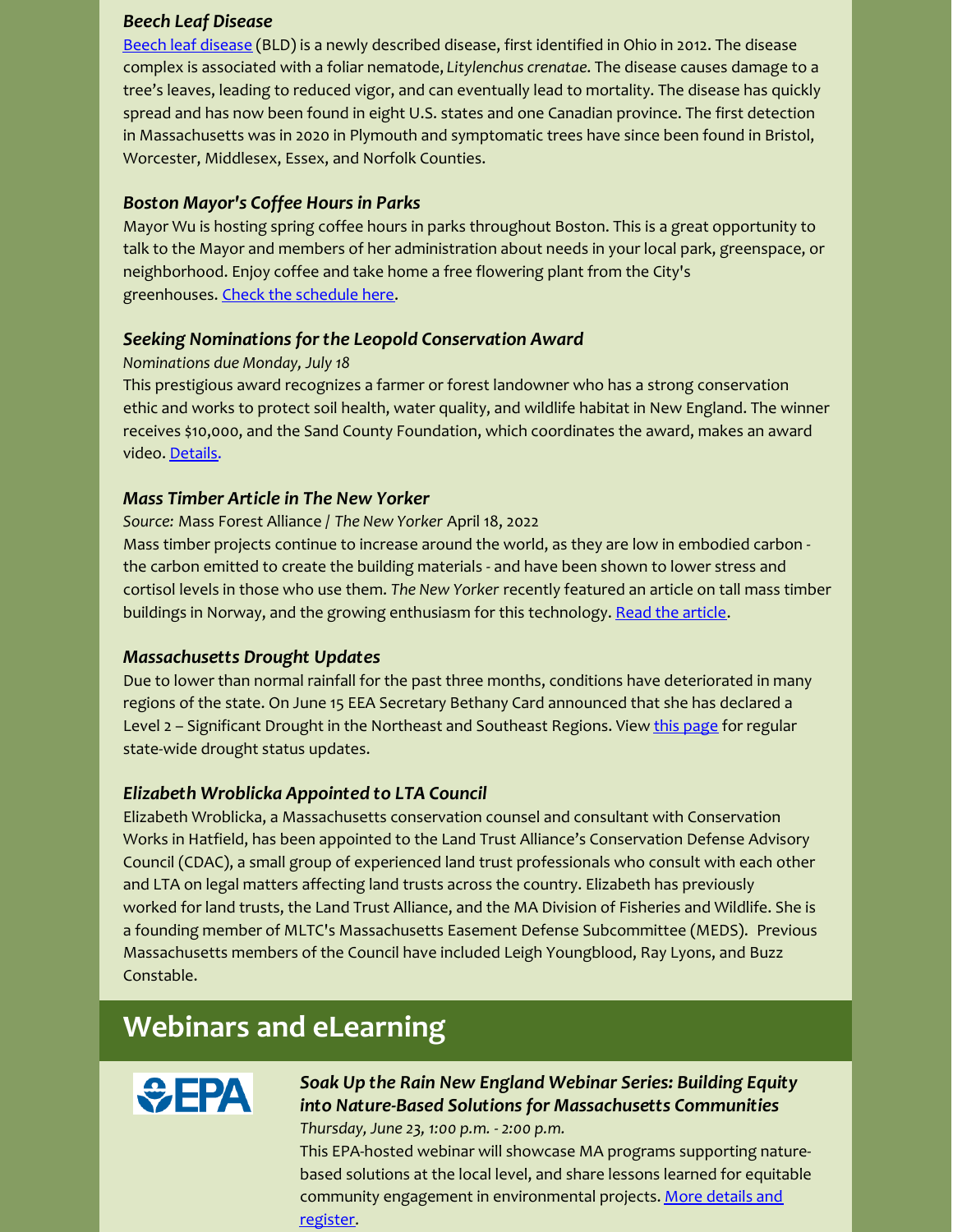

## *Info Session on American the Beautiful Challenge Grant*

*Monday, June 27, 2:30 p.m.* Join the Land Trust Alliance to learn how your land trust can apply for the America the Beautiful Challenge funding [opportunity.](https://us02web.zoom.us/meeting/register/tZAtfuusrT4vEtMOMO_Z6SW4TlMk5ecpaK3Q) Featured speakers include staff from the National Fish and Wildlife Foundation who can answer questions about this new grant program. This webinar is targeted specifically for the land trust community.



#### *Fitchburg Forest Forum*

*Monday, June 27, 7:00 p.m. - 8:30 p.m., virtual or in person at Fitchburg City Hall (details in link below)*

Join Chris Capone (DCR Service Forester for Fitchburg and No. Worcester County) and Susan Masino (Professor of Applied Science at Trinity College, Hartford, CT) with moderator Ralph Baker (Fitchburg Conservation Commission member) as they present the range of options available to forest landowners and stakeholders to manage their forests. This is a free educational event sponsored by the Fitchburg Conservation Commission. To participate virtually, register [here](https://meet.goto.com/601930549). [Learn](https://massland.org/sites/default/files/files/forest_forum.pdf) more and [register](https://us02web.zoom.us/meeting/register/tZAtfuusrT4vEtMOMO_Z6SW4TlMk5ecpaK3Q) here.

#### **CONSERVATION FINANCE NETWORK**

#### *Conservation Finance Boot Camp Virtual Track*

*June 27-30, 2022 (Monday - Thursday), online.*

Increase your understanding of the latest funding and financing strategies for building ecological and social resilience at this month's Conservation Finance Boot Camp's virtual track. The Boot Camp is co-hosted by the Conservation Finance Network, the CSU Warner College of Natural Resources, and the University of Wyoming Haub School of the Environment and Natural Resources. Tickets for the virtual track are \$165. Learn more and [register](https://highstead.us2.list-manage.com/track/click?u=9f4ae56fab64a620bf37db14c&id=137b9a58cb&e=c2eca2c926) here.



# *Farms Under Threat 2040: Choosing an Abundant Future*

#### *Tuesday, June 29, noon*

American farmland and ranchland is rapidly disappearing, threatening food security, undermining the agricultural economy, and making us vulnerable to climate shocks. What can be done? *Farms Under Threat 2040: Choosing an Abundant Future*, a new report from American Farmland Trust, maps three alternative futures through the year 2040. This webinar will highlight the findings and what they mean for the future of agriculture. Sponsored by American Farmland Trust. [Register](https://us02web.zoom.us/webinar/register/8916521280449/WN_4TJzf23rREyWGLqDYAf31w).



# *Protection & Management of Mature Urban Trees*

*Thursday, June 30, noon - 2:00 p.m.*

Offered as part of Urban Forestry Today's "Summer Tree Summit", Dr. Kevin Smith from the USDA Forest Service will outline how trees grow and mature with the potential to increase environmental benefits, and will offer real-world strategies to protect and manage larger, mature trees in the urban [landscape.](http://events.r20.constantcontact.com/register/event?oeidk=a07ej4sv1yl63fec2c7&llr=iwcbgpcab) Fee: \$15. Arborist credits are available. Learn more and register.



**Wednesday, July 20** | Risk Management Fundamentals **Thursday, October 13** | Advanced Risk Management and ERM The Land Trust Alliance (LTA) is partnering with the Nonprofit Risk Management Center to offer LTA affiliates free registration for the 2022

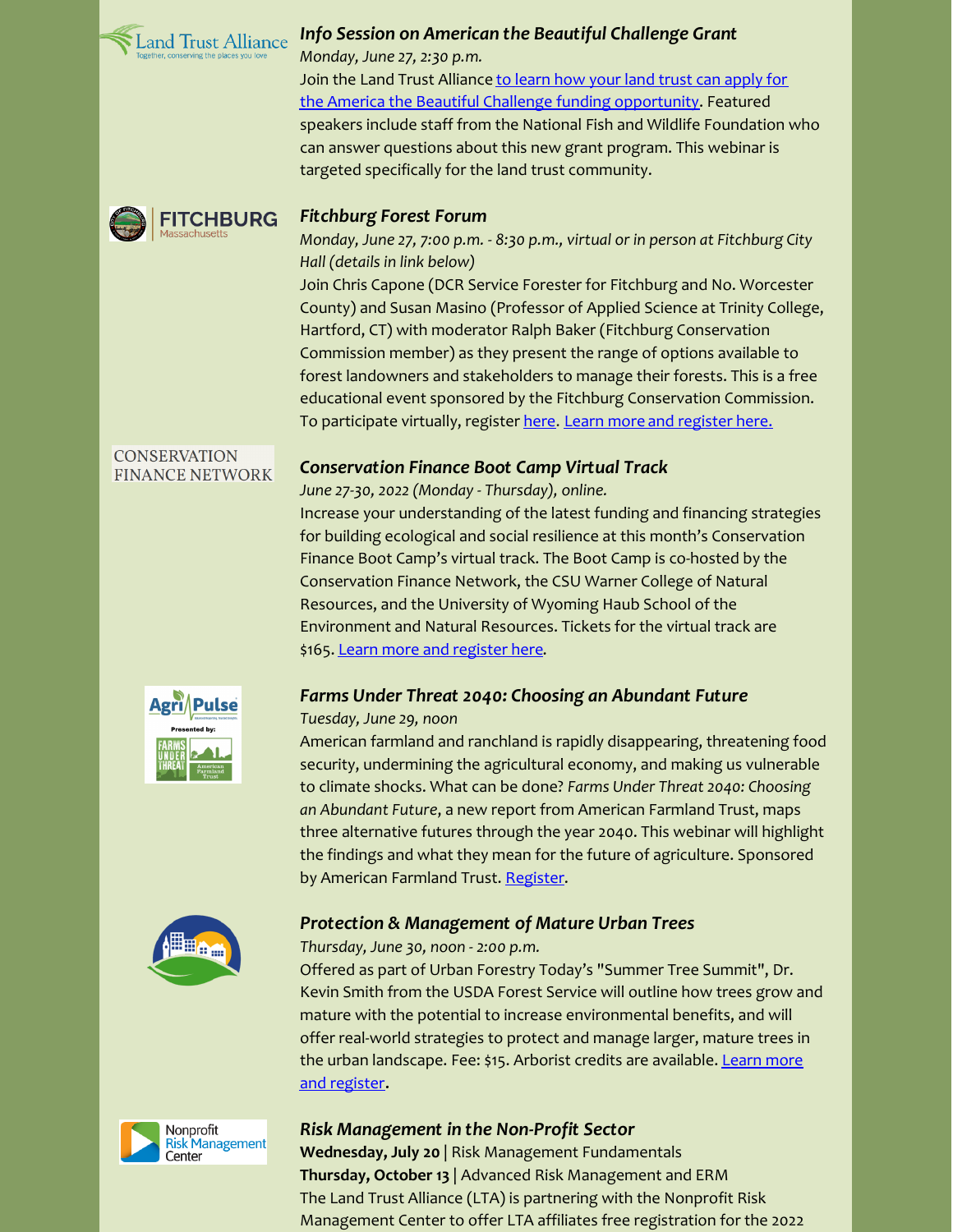Virtual Risk Summit. That means staff or Board members of MLTC member organizations can attend up to three full days of virtual training for free. Recordings are available for 30 days after the live event. [Learn](https://2022risksummit.org/session-category/risk-management-fundamentals/) more. [Register](https://www.eventbrite.com/e/2022-virtual-risk-summit-registration-251333504277).



#### *Open to All: A Disability Inclusion Guide for Land Trusts*

*Thursday, July 21, 2022, 3:00 p.m - 4:30 p.m., online*

Land trusts can play a transformational role in improving access to nature for people with disabilities, who have been historically underserved by the conservation community. The Land Trust Alliance, in partnership with the Lakeshore Foundation, created a guide that provides concrete steps to expand your land trust's diversity, equity and inclusion efforts with an emphasis on people with disabilities. This webinar will cover ethical, practical and legal reasons why people with disabilities should be included in your organization's culture and programming; different types of disability and how to connect with people in your community; and elements of program design and developing partnerships. Led by members of the Land Trust Alliance's Advisory Council on Inclusive Health and Disabilities including Bonnie Lewkowicz of Bay Area Outreach & Recreation Program and Chrissy Beardsley Allen of Blue Hill Heritage Trust. Free to land trust staff, volunteers and board members in New England. Space is limited so **[register](https://us02web.zoom.us/meeting/register/tZMvdeivqzsrEtBr9lGHYKvXHL__xV6gsz8F) before July 15!**



## *Insurance 101: The Basics for Protecting Your Land Trust*

*Tuesday, July 26, 2022, noon - 1 p.m., online.*

What kind of insurance policies does your land trust need? Do your current policies adequately protect against your biggest risks? Learn the basics, including policy must-haves and coverage red-flags. Ample Q&A time, will offer you a forum to ask about your most pressing concerns. Presented by Meghan Mullee of Alliant Insurance Services. Free to staff, volunteers and board members of LTA Member Land Trusts. Space is limited so [register](https://us02web.zoom.us/meeting/register/tZIpdeGopz8jHdbin9onJBcJV4m0i9vX7OEz) now! This webinar will not be recorded. Questions? Contact Jennifer Plowden, New England Program Manager at [jplowden@lta.org](mailto:jplowden@lta.org).

# **Events and Outings**



#### *Native Garden Tours in MetroWest Boston*

*Multiple dates: Thursday, June 23; Saturday, June 25; Monday, June 27; Wednesday, June 29*

The Native Pollinator Task Force (NPTF) is hosting tours of public display Pollination Preservation Gardens (PPG). These tours are designed to demonstrate how to design and install public display PPGs, and how to spread the word in communities. NPTF's goal is to have at least one public display Pollination Preservation Garden in each of the 36 communities in the MCA region. Read [more](https://files.constantcontact.com/42c77a5d801/831c1a7b-51df-4fc1-a7d9-d67f3d12c035.pdf).



#### *Mount Grace Unveils Renovated Farmhouse Headquarters*

*Saturday, June 25, 2:00 p.m. - 4:00 p.m.* Mount Grace Land Conservation Trust will unveil their renovated farmhouse headquarters in an event called Farmhouse for the Future. Tours will explore how a 1790s farmhouse was renovated to be energy efficient using the latest technology. Visiting [information](https://www.mountgrace.org/get-involved/events/event/farmhouse-for-the-future). Free, but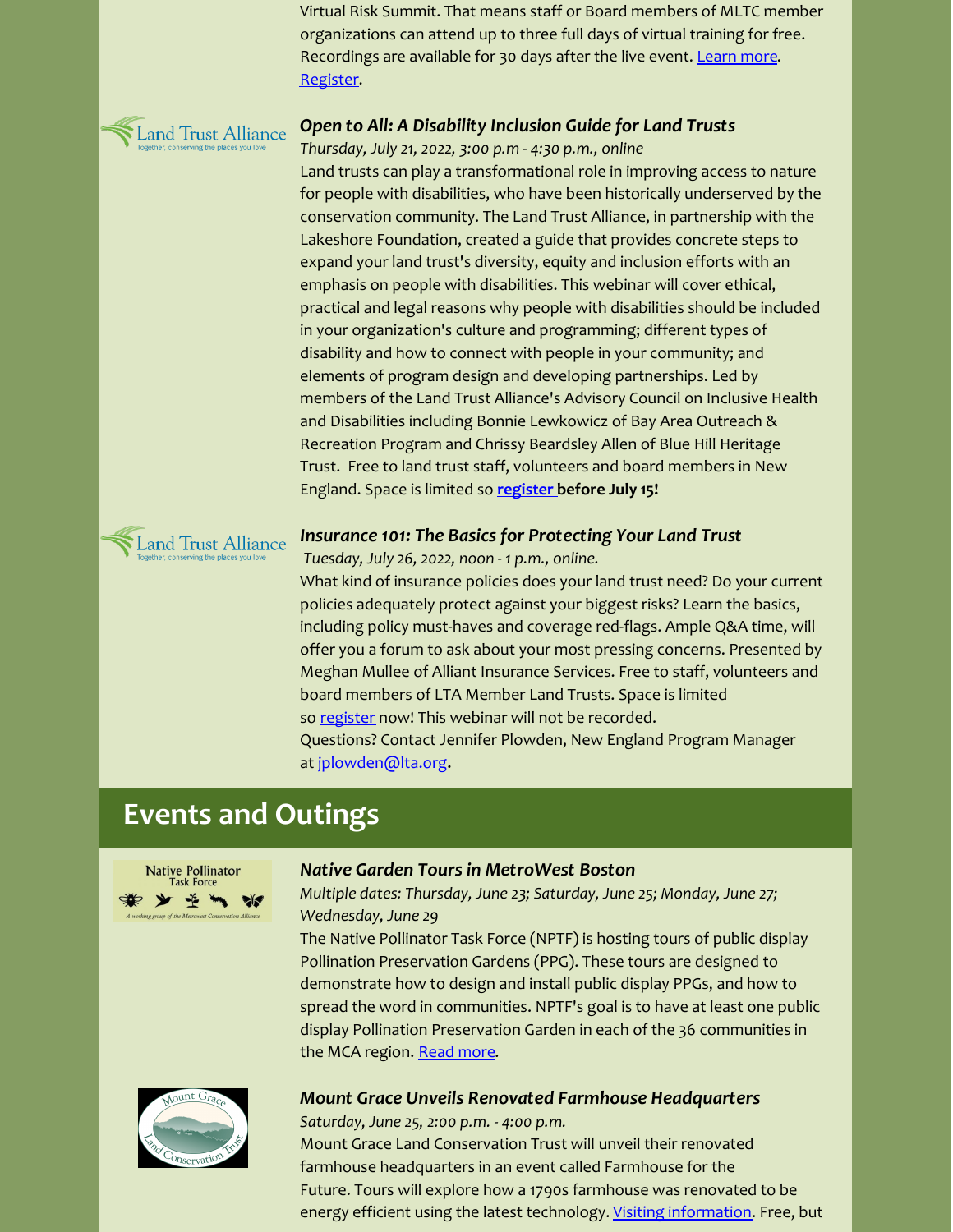

[RSVP](https://www.mountgrace.org/get-involved/rsvp-form-2) requested.

#### *Rhode Island 2022 Land & Water Conservation Summit*

*July 14 - 16 (Thursday - Saturday, main event Friday, July 15) Univ. of Rhode Island Memorial Union and sites in South County* Join land trusts, watershed organizations, conservation commissions, and other conservation organizations for workshops and panels on a range of topics, with keynote by Lorén Spears, Executive Director of the Tomaquag Museum, who will address traditional ecological knowledge, Indigenous peoples' rights and environmental justice, and the history of Indigenous peoples and the [Narragansett](https://www.landandwaterpartnership.org/summit/2022SummitAtAGlance.pdf) Nation. [Learn](https://www.landandwaterpartnership.org/) more. 2022 summit at a glance. [Register](https://www.landandwaterpartnership.org/summit_register.php).

# *BIPOC Mirroring Training: Reflecting BIPOC Stories through Nature and Belonging*

*July 17 - 23, Wild Mountain (near Buena Vista, CO)* Open to all who identify as Black, Indigenous, and People of Color (BIPOC), this program is part of a series of trainings intended to empower BIPOC guides for leadership in nature-based programing. Participants will learn to find their own unique way to listen and mirror, key skills for responding to diverse stories of pain, trauma, belonging, celebration and resilience. There is a \$100 registration fee required up front, with tuition pay-as-youare-able. [Learn](https://wildmountainretreats.org/events/bipoc-mirroring-training-reflecting-bipoc-stories-through-nature-and-belonging) more.



#### *Land Trust Alliance Rally 2022*

*September 15 - 17 (Thursday - Saturday) New Orleans, Louisiana (in person)* Earlybird registration ends July 25th More information [here](https://alliancerally.org/).

# **Grants**

# *Habitat Management Grants*

*Applications accepted Friday, July 15 - Wednesday, August 31*

This program provides financial assistance to private and municipal owners of conserved lands to enhance wildlife habitat (notably game and State Wildlife Action Plan species), enhance ecological communities disproportionally susceptible to climate change, and promote public access for wildlife-related recreational opportunities. To speak to a MassWildlife Habitat Biologist about habitat management on your property, or your eligibility for the MHMGP, contact James [Burnham](mailto:james.burnham@mass.gov), Program Coordinator. [Learn](https://www.mass.gov/news/habitat-management-grant-application-opens-mid-july) more. Technical assistance to landowners is available until July 15. If your project site is within priority habitat [\(check](https://massforestalliance.us19.list-manage.com/track/click?u=252d1e592f48c8223c65c1ece&id=a4f935bf50&e=34f762cc05) here), a pre-review of the project is highly encouraged. Email Emily Holt, Senior Endangered Species Review Biologist, with a site map and description of the project to begin the pre-review process.

# *Grant: 30 x 30 Federal Funding Available*

*Info session webinar: Monday, June 27, 2:30 p.m. [Register](https://us02web.zoom.us/meeting/register/tZAtfuusrT4vEtMOMO_Z6SW4TlMk5ecpaK3Q).*

*Application deadline: Thursday, July 21*

The National Fish and Wildlife Foundation is accepting proposals for the 2022 America the Beautiful Challenge. Over \$1 billion in grants will be awarded over the next five years toward land, water, and wildlife conservation efforts nationally. The program prioritizes proposals that implement voluntary large-scale conservation activities that lead to on-the-ground implementation through capacity building, community engagement, planning, and project design. The overarching goal is to advance existing landscape conservation plans and/or propose to knit together a diverse stakeholder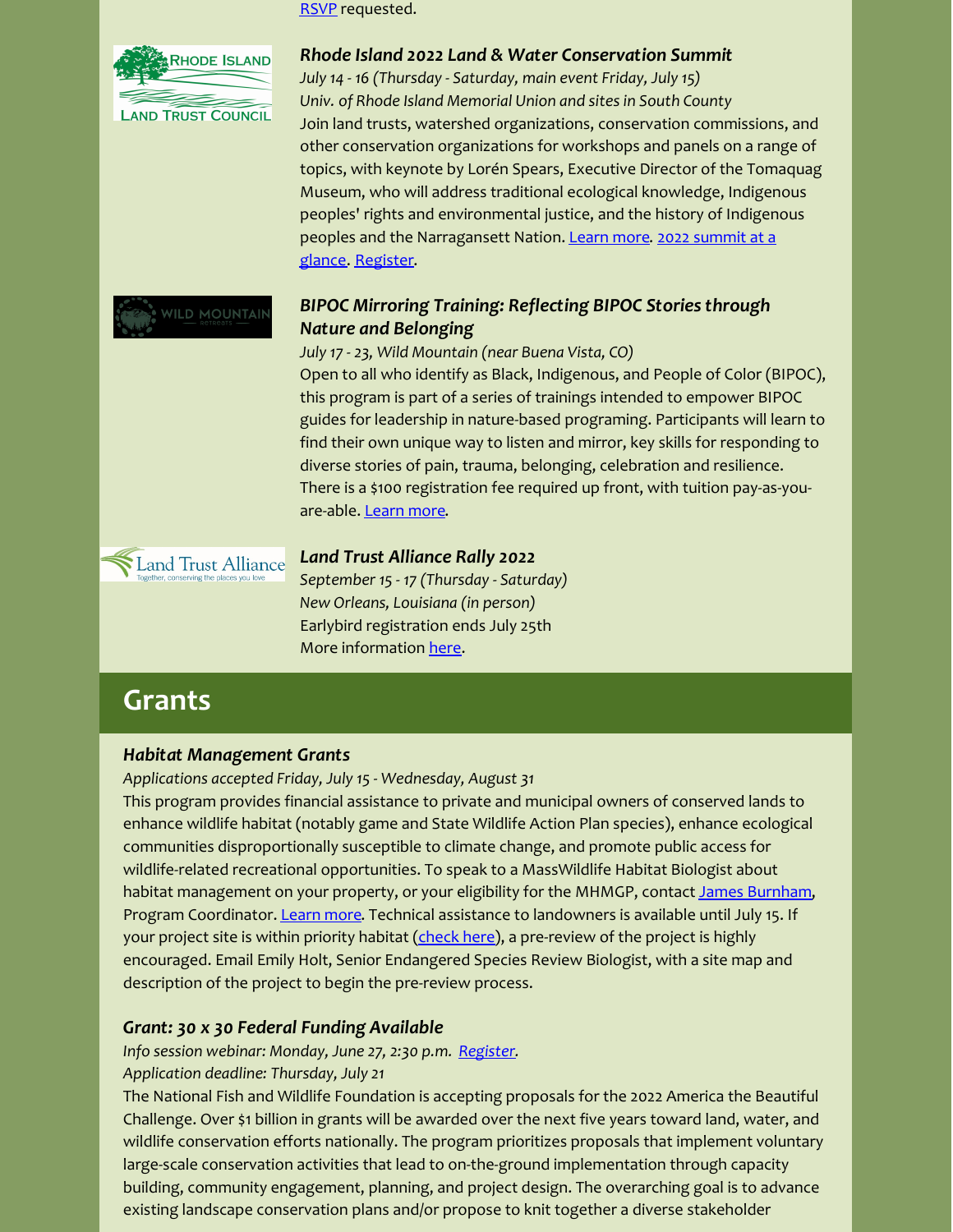partnership that develops and/or implements new conservation plans. As part of this, projects should address priority species and/or habitat conservation actions identified in existing plans or other species recovery or conservation plans. Read [more](https://www.nfwf.org/programs/america-beautiful-challenge/america-beautiful-challenge-2022-request-proposals) and apply.

# *LAND and PARC Grant Programs*

## *Application deadline: Thursday, July 14*

The Executive Office of Energy & Environmental Affairs' Division of Conservation Services seeks applications for the FY23 [LAND](https://www.mass.gov/how-to/apply-for-a-local-acquisitions-for-natural-diversity-land-grant) and PARC grant programs. The LAND (Local Acquisitions for Natural Diversity) grant program is for municipal conservation commissions looking to protect conservation land. The [PARC](https://www.mass.gov/how-to/apply-to-the-parkland-acquisitions-and-renovations-for-communities-parc-grant-program) (Parkland Acquisitions and Renovations for Communities) grant program is for municipalities looking to acquire parkland, renovate an existing park, and develop a new park. To learn more and apply, tap the desired program link above.

# **Resources & Opportunities**

# *Land Conservation Tools: A Compendium*

Our friends at UMass Amherst have assembled and posted an outstanding summary of land [conservation](https://ag.umass.edu/resources/land-conservation-tools) tools. Easily accessible and clearly described, this offers a great go-to source to guide decision making by Massachusetts land conservation practitioners.

# *Toolbox for Farm Transfer Planning*

For those in the beginning stages of thinking about retirement, looking for a farm successor, or who are a part of a farm family in transition, this [toolbox](https://landforgood.org/resources/toolbox/toolbox-farm-families/) offers guides, worksheets, articles, and other resources to inform decision-making, and guide the planning of the farm transfer. Land For Good also has a great [Youtube](https://rilandtrusts.us12.list-manage.com/track/click?u=03439dce1286e07b1d8f4387f&id=8dabd4f98b&e=660afdcffd) channel with loads of webinars on succession planning, making your land available for farming, and more. Need more guidance? Land For Good offers one-on-one advising to New England farmers. You can get help to start, continue, or complete your farm succession plan. Low or no-cost assistance is available. To initiate a consultation, complete this farm [succession](https://rilandtrusts.us12.list-manage.com/track/click?u=03439dce1286e07b1d8f4387f&id=585a09a840&e=660afdcffd) form[.](https://rilandtrusts.us12.list-manage.com/track/click?u=03439dce1286e07b1d8f4387f&id=585a09a840&e=660afdcffd)

# *Request for Conference [Proposals:Regional](https://massecan.us16.list-manage.com/track/click?u=a43d09905f9ab68a2bde1644c&id=527db9110b&e=999a9f5ef2) Conservation Partnership (RCP) Network Gathering*

The RCP is soliciting proposals for conference events, and for panels, webinars, and field trips that share how organizations are advancing climate justice and resilience by making land more accessible, more useful for nature and people, and more resilient to the impacts of climate change for the benefit of others. [Learn](https://wildlandsandwoodlands.org/news-and-stories/request-for-proposals-2022-rcp-network-gathering-on-climate-justice-and-resilience/?utm_source=Mass+ECAN+members&utm_campaign=cc06374885-EMAIL_CAMPAIGN_2017_11_15_COPY_01&utm_medium=email&utm_term=0_a7e8bd53ce-cc06374885-357118432) more and apply.

# *Coastal Resilience Success Stories*

National Fish and Wildlife Foundation released eight case [studies](https://massecan.us16.list-manage.com/track/click?u=a43d09905f9ab68a2bde1644c&id=11827457a0&e=999a9f5ef2) on coastal resilience projects with the goal of transferring knowledge and strategies to other practitioners. Strategies include adaptive management, partnerships, and outreach and engagement.

#### *Forest Carbon Webinar Recordings*

Offered by the North East *State* Foresters Association, this May webinar series - part of the Securing Northeast Forest Carbon Program - has been recorded. Watch the recordings and download the slide decks [here](https://www.northeastforestcarbon.org/webinar-recordings/).

# *Accessible Outdoors*

Get out to enjoy nature -- on a hike, in a kayak, on a bicycle -- whatever your ability. Check out [accessible](https://www.mass.gov/info-details/accessible-trails) trails throughout the state, guided accessible programs like kayaking and cycling by Waypoint [Adventures](https://www.waypointadventure.org/), accessible outdoor suggestions by [Everyone](https://everyoneoutdoors.blogspot.com/p/covid-era-trail-recommendations.html) Outdoors, and the DCR's adaptive program [schedule](https://www.mass.gov/info-details/adaptive-program-schedule) for this summer.

# *Transitioning from Volunteer Leaders to Paid Staff*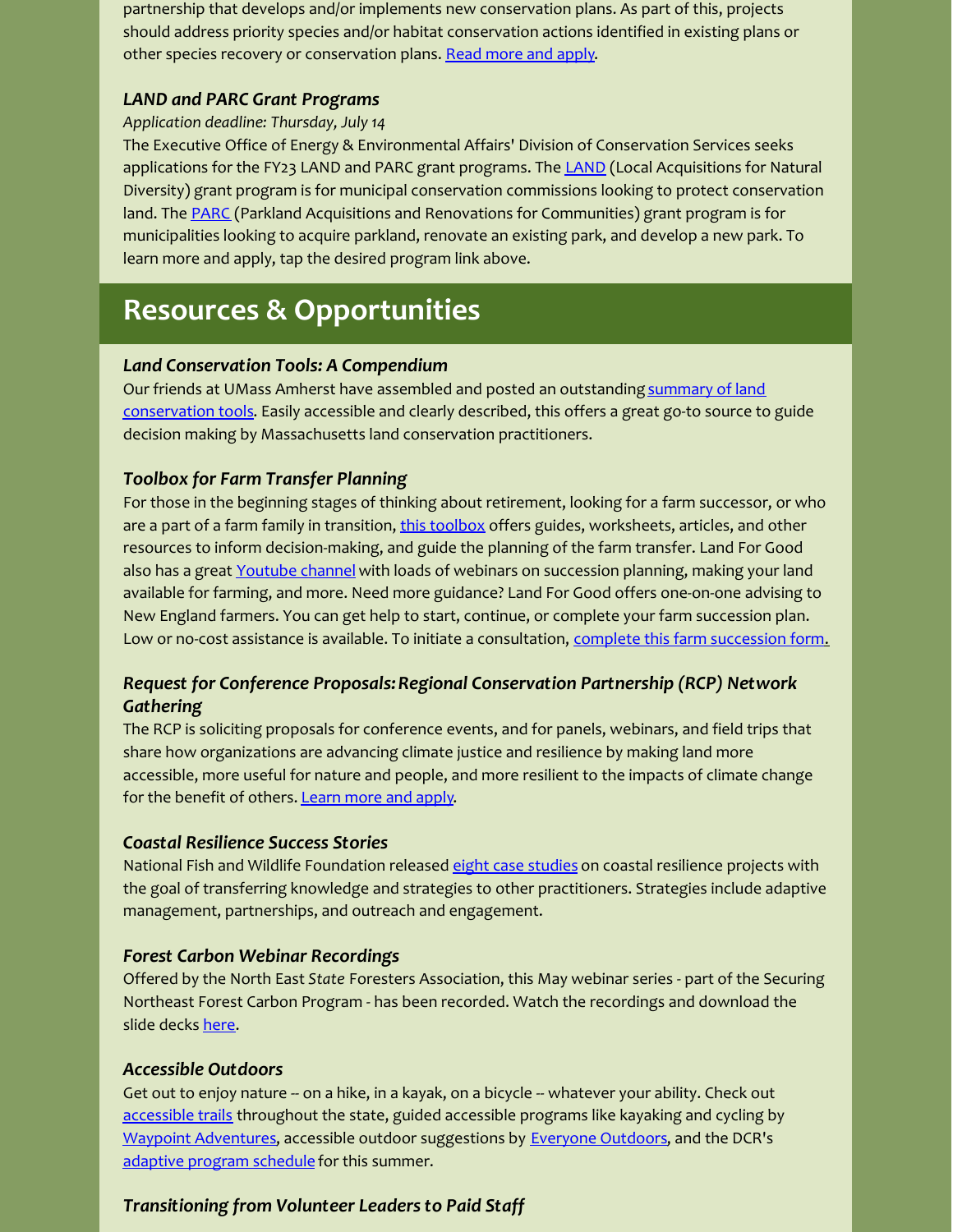Thinking of shifting your land trust from an all-volunteer to a staffed organization? This [article](https://blueavocado.org/board-of-directors/passion-meets-professionalism-transitioning-from-volunteer-leaders-to-paid-staff/) has one consultant's perspective of steps you can take to maximize success.

#### *Learning To Do Better: Diversity, Equity, and Inclusion and Maine Land Trusts*

[Check](https://www.mltn.org/learning-to-do-better/?__vbtrk=MTAxNDAzOjU3NDMxNDA5Om5ld3NsZXR0ZXI=&_uax=MTAxNDAzOjU3NDMxNDA5) out three brief articles produced by Maine Land Trust Network in support of diversity, equity, and inclusion (DEI) at Maine conservation organizations.

#### *Resources in Honor of Pride Month*

Check out these LGBTQ+ climate [organizations](https://massecan.us16.list-manage.com/track/click?u=a43d09905f9ab68a2bde1644c&id=3c4f5632f5&e=999a9f5ef2) Queers X [Climate](https://massecan.us16.list-manage.com/track/click?u=a43d09905f9ab68a2bde1644c&id=481dc116ab&e=999a9f5ef2), Our [Climate](https://massecan.us16.list-manage.com/track/click?u=a43d09905f9ab68a2bde1644c&id=383cf79e3c&e=999a9f5ef2) Voices, and Queer Ecojustice Project. Learn more about their work to support LGBTQ+ climate activists and elevate queer voices on climate issues. Also available: Queering [Environmental](https://massecan.us16.list-manage.com/track/click?u=a43d09905f9ab68a2bde1644c&id=b5fcda1c9f&e=999a9f5ef2) Justice: Unequal [Environmental](https://massecan.us16.list-manage.com/track/click?u=a43d09905f9ab68a2bde1644c&id=1249795186&e=999a9f5ef2) Health Burden on the LGBTQ+ Communi[ty](https://massecan.us16.list-manage.com/track/click?u=a43d09905f9ab68a2bde1644c&id=b5fcda1c9f&e=999a9f5ef2) and this policy brief: The Need for Equitable Disaster Response for LGBTQ+ Communities.

## *Invasives Management Treatment Calendar*

Tackling invasive plants, but not sure on timing of treatments? This [calendar](https://r20.rs6.net/tn.jsp?f=001gk496p3XoLaOZB1i2z13QgeuwsU6zFIyTjf4dPlkIwd85urgGw_WUk_DY7Ps9S0JGYEOXjpq8AnGDawjI4J2yrjt0xbmitvvZ7tjB65t23V-ssRfi9SQo-GpvQ9c_cUUQUwZv3RzmmtX1C2OxsXGkri5gGMIZ76Q6x2kz_s7KZsdKXUm2g_mba0bc3dtENEnd4ts5MxSUAchZcRZ_DHUSooIgLmVpP8gC1ZImCqEF4EiZg_U4OkR1gNKI_fKURCc0g_lwlnh9GiGQyvB5G1-QYU3Gvht6wvVBZMd_QY6iUJHNhXPdMxQVlpcu6E0_QhY&c=-HuFI2lfxabpL4OYyZvBYxy15pMRxke5popkdaffoBCXnkP_yqOnSA==&ch=HDJS4UFL3wiDz-M5Uv6rsmeSaRH5TzJHRcjH60TmKGtu2puTswDvbQ==) outlines suggested timing for species-specific treatments. It highlights the most effective treatments along with those that are less effective, but worth considering if the other treatment isn't feasible.

## *A Community-Based Program for Management of Japanese Knotweed*

[Learn](https://www.ecolandscaping.org/05/landscape-challenges/invasive-plants/a-community-based-program-for-management-of-japanese-knotweed/) how to manage large corridors of Japanese Knotweed.

#### *Invasives ID Species Guide*

DCR's species ID guide of common invasive species can be used as a cheat [sheet.](https://docs.google.com/presentation/d/1Uym1TmPO5pOFqOoAT8hcVk839NCk1Ip52ZCnXaYBtgE/edit#slide=id.p3) It highlights features of the plants that are most helpful when trying to identify a plant.

## *Conservation Defense Initiative Practical Pointer Series*

The Practical Pointer Series contains tips to help land trusts stay informed and navigate the risks associated with specific legal challenges faced in land conservation. Topics range from mortgage subordination to managing neighbor disputes. The Land Trust Alliance's Conservation Defense Initiative team prepares and updates these pointers regularly. Find the series [here](https://rilandtrusts.us12.list-manage.com/track/click?u=03439dce1286e07b1d8f4387f&id=206f91ac72&e=660afdcffd). Available to LTA members.

#### *Propose a Project for a Student Team*

Do you have a planning or design project that a student team could help with? Help the Conway School of [Sustainable](https://csld.edu/) Planning and Design celebrate their 50th year in 2022-2023 by proposing a project. Get inspired by [checking](https://issuu.com/conwaydesign) out previous projects. The Conway School has worked with numerous land trusts over the years, and looks forward to hearing from more. Contact CJ Lammers at [Lammers@csld.edu](mailto:Lammers@csld.edu).

#### *Job Board at DiversityOutdoors.com*

[DiversityOutdoors.com](https://www.diversifyoutdoors.com/) is a coalition of digital influencers, affinity groups, and allies promoting diversity in outdoor recreation and conservation with the aim to provide resources to others seeking information, allyship, and collaboration opportunities. View the Job Board [here](https://diversifyoutdoors.mcjobboard.net/jobs).

# **Jobs**

Post your job openings on the MassLand**self-serve** Job [Board](https://massland.org/resources/conservation-job-board)! Add one anytime.

[Development](https://massland.org/jobs/development-and-operations-coordinator) and Operations Coordinator - Massachusetts Land Trust Coalition

**[Executive](https://massland.org/jobs/executive-director-part-time) Director (part-time) - Warren Land Conservation Trust (RI)**